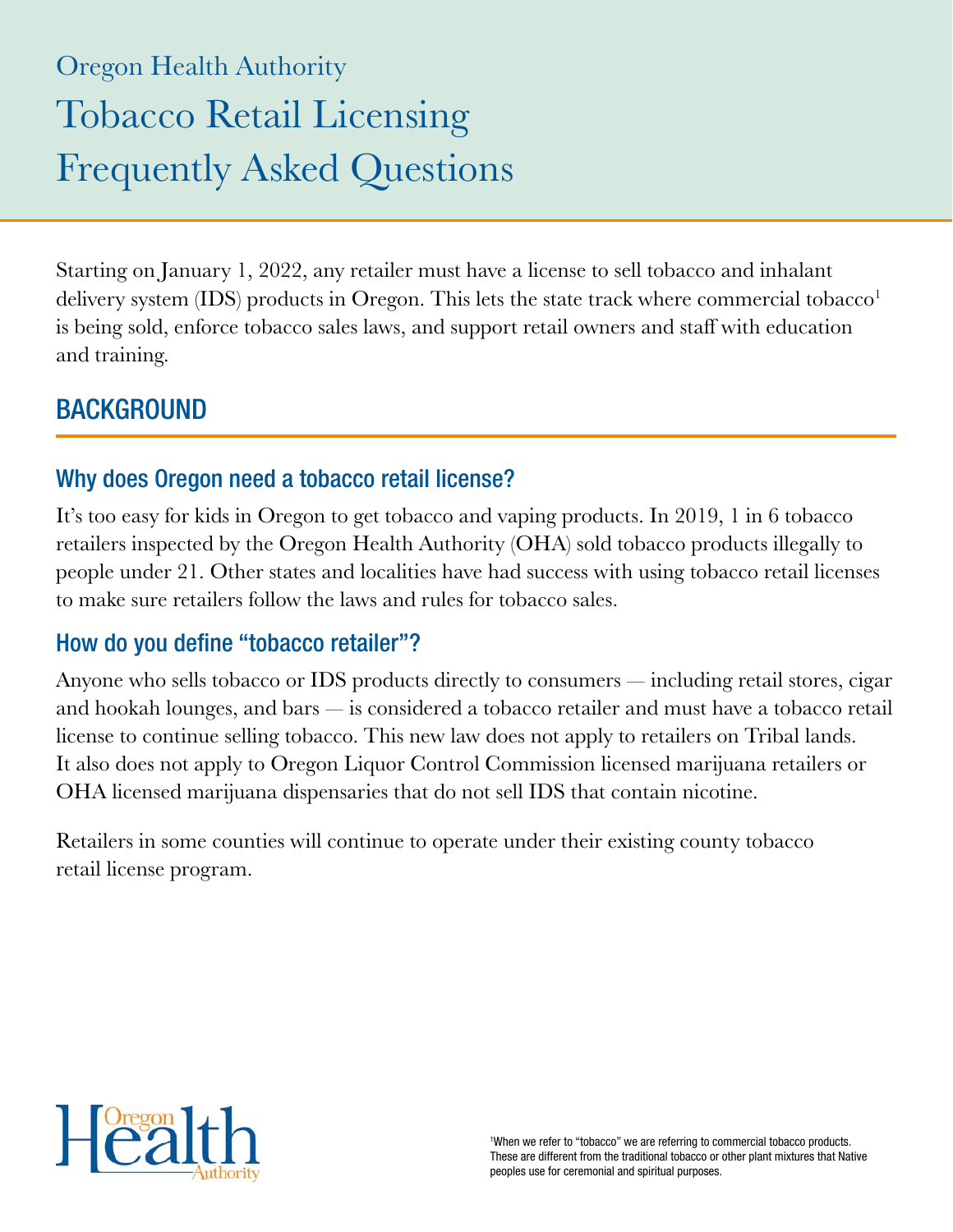# GETTING A TOBACCO RETAIL LICENSE



#### How do I get a license?

To apply for a tobacco retail license, visit the Department of Revenue's [Statewide Tobacco Retail License web page.](https://www.oregon.gov/dor/programs/businesses/Pages/Statewide-Tobacco-Retail-License.aspx)

Retailers with multiple locations will need to purchase a license for each address.

#### How much does the license cost, and what does it cover?

The annual fee for a tobacco retail license is \$953. Fees cover the actual cost of the program, including stronger and more frequent enforcement and retailer education.

#### If I need help applying for the license, who should I contact?

You can contact the Oregon Department of Revenue (DOR) at: [TRL.help@dor.oregon.gov](mailto:TRL.help@dor.oregon.gov)

# How often do I need to renew the license?

Annually, one year from the issue date. DOR will mail a letter to each licensee when their application renewal is approaching.

#### What happens if I want to sell my business? Is my tobacco retailer license transferable?

A license cannot be transferred from one business to another business. The new business owner must apply for a new license.

# COMPLIANCE AND ENFORCEMENT

#### What will enforcement look like, and who conducts it?

DOR will begin enforcing the license requirement starting January 1, 2022.

For the first six months the law is in effect, OHA and Local Public Health Authorities will conduct outreach and education visits to retailers. During this six-month educational period, OHA will not issue penalties.

Starting July 1, 2022, OHA or a Local Public Health Authority will begin making two compliance checks per year: one to make sure retailers are not selling to people under 21, and another to make sure retailers are in compliance with all tobacco retail sales laws.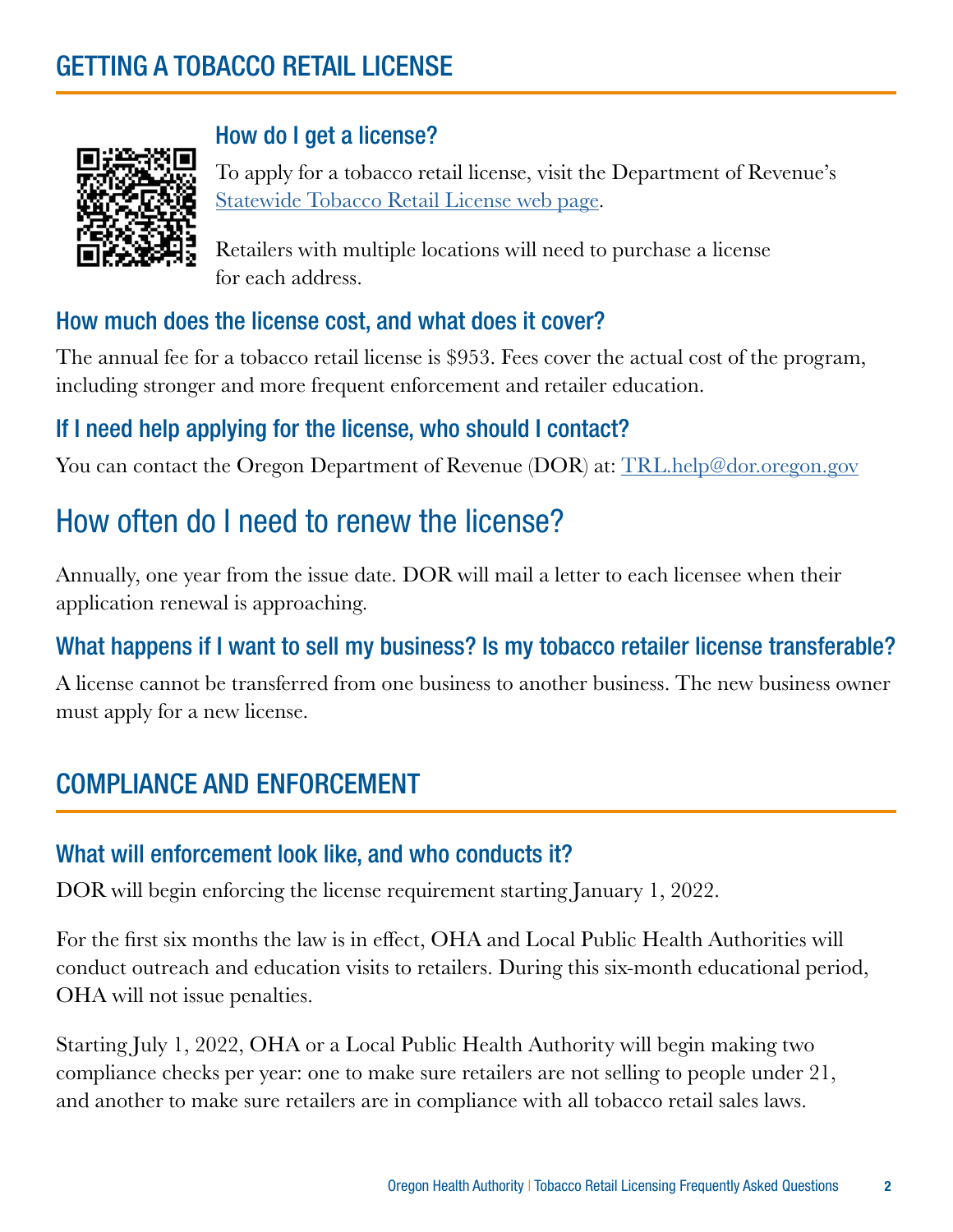#### What are the penalties of failing a compliance check?

Visit [www.healthoregon.org/tobaccoretailsales](https://www.oregon.gov/OHA/PH/PreventionWellness/TobaccoPrevention/Pages/retailcompliance.aspx) to see a table of the DOR and OHA penalties for failing to comply with tobacco sales laws. The statewide tobacco retail license law penalizes store owners — not store clerks or youth — when illegal tobacco sales take place.

#### Is there an appeal process for penalties?

Yes. Visit the Department of Revenue's [Statewide Tobacco Retail License website](https://www.oregon.gov/dor/programs/businesses/Pages/Statewide-Tobacco-Retail-License.aspx) to learn more. The appeal process may vary depending on whether the penalty is from DOR, OHA or a Local Public Health Authority.

#### Tobacco retail licenses are already required in some counties. Will retailers there follow the county program or the new state program?

Some jurisdictions (counties and cities) will keep their existing tobacco retail license programs. Visit the Oregon Department of Revenue's [Statewide Tobacco Retail License website](https://www.oregon.gov/dor/programs/businesses/Pages/Statewide-Tobacco-Retail-License.aspx) to find out who issues tobacco retail licenses in your jurisdiction.

### EQUITY

#### How will the state ensure that enforcement is equitable and doesn't target communities and retailers of color?

For retailers of color: Revenues from the license fees will allow OHA to enforce tobacco retail sales laws. This means public health specialists, not law enforcement, will visit businesses to deliver education and make compliance checks. The OHA inspectors will follow national recommendations created by a group of public health and racial equity organizations to ensure equitable enforcement. This includes evaluating whether the law effectively reduces sales to youth, and ensuring that enforcement practices do not unfairly target communities of color or other communities targeted by the tobacco industry.

For youth and communities of color: The statewide tobacco retail license bill eliminated penalties for youth purchase, use and possession of tobacco products. This will help reduce interactions between youth of color and police. The law puts the responsibility — and penalty — for youth tobacco use on those who sell tobacco illegally. In addition, the law equips communities most targeted by the tobacco industry to advance policies that protect individuals and families, such as bans on flavored tobacco products.